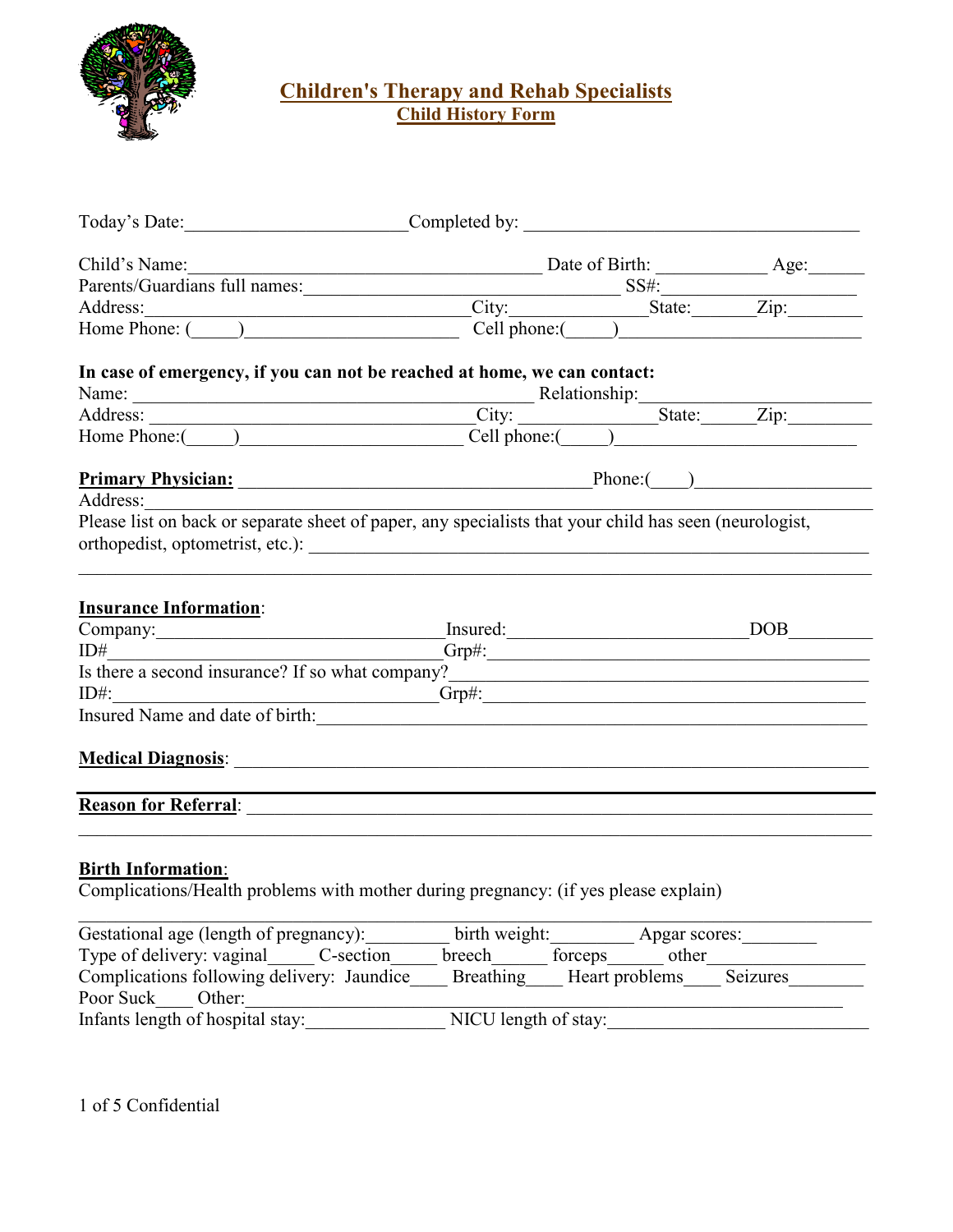## **Child's Health and Medical History**:

| Pneumonia:                                                               | Reflux: Allergies: |  | Chicken Pox: Seizures: | (Please) |
|--------------------------------------------------------------------------|--------------------|--|------------------------|----------|
| describe and indicate frequency of seizures):                            |                    |  |                        |          |
| Ear infections: Frequency/last ear infection:                            |                    |  |                        |          |
| General Health:                                                          |                    |  |                        |          |
| List any food allergies:                                                 |                    |  |                        |          |
| Family medical history significant to your child?                        |                    |  |                        |          |
| What family member? Mom Dad Grandma Grandpa Aunt Uncle other:            |                    |  |                        |          |
| <b>Medical Procedures/Medications: (Please list dates if applicable)</b> |                    |  |                        |          |
| Ear Tubes: Still in place? Trach:                                        |                    |  | G-tube:                | Shunt:   |
| Tonsillectomy: Heart Surgery? Type:                                      |                    |  |                        |          |
| Other                                                                    |                    |  |                        |          |

Please list any current medications and reason for use: \_\_\_\_\_\_\_\_\_\_\_\_\_\_\_\_\_\_\_\_\_\_\_\_\_\_\_\_\_\_\_\_\_\_\_\_\_\_\_\_\_  $\_$  , and the set of the set of the set of the set of the set of the set of the set of the set of the set of the set of the set of the set of the set of the set of the set of the set of the set of the set of the set of th

## **Developmental Milestones:**

| Please list the ages that your child reached the following developmental milestones: |              |                    |                     |                    |                     |  |
|--------------------------------------------------------------------------------------|--------------|--------------------|---------------------|--------------------|---------------------|--|
| Lift head when on stomach                                                            |              | Roll over          | Sit without support |                    | Crawl               |  |
| Stand alone                                                                          | Walk         | Dress/undress self |                     | Button/zip clothes |                     |  |
| Started solid foods                                                                  | Held cup     |                    | Used spoon          |                    | Hand preference L R |  |
| Dry during day                                                                       | Dry at night |                    | Gain bowel control  |                    |                     |  |
| Does your child have any bowel or bladder difficulties? Please describe              |              |                    |                     |                    |                     |  |

#### **Speech:**

| Please list the ages that your child achieved the following:            |                 |
|-------------------------------------------------------------------------|-----------------|
| Babbling (baba, dada, etc.:) First words:                               | Combined Words: |
| Does your child imitate sounds and/or words:                            |                 |
| Describe your child's overall speech currently:                         |                 |
| Does your child respond to speech (their name, directions, etc.):       |                 |
| Do you frequently have to repeat directions:                            |                 |
| What are your greatest concerns about your child's speech and language: |                 |
|                                                                         |                 |

 $\_$  , and the set of the set of the set of the set of the set of the set of the set of the set of the set of the set of the set of the set of the set of the set of the set of the set of the set of the set of the set of th

#### **Gross Motor:**

Describe position(s) your child spends time in at home (held, on stomach/back, sitting, etc.: \_\_\_\_\_\_\_\_\_\_\_\_\_\_\_

| Describe how your child moves around the house:                        |  |
|------------------------------------------------------------------------|--|
| Describe any atypical motor movements:                                 |  |
| Does your child fall or lose balance easily:                           |  |
| What are your greatest concerns about your child's gross motor skills: |  |

 $\_$  , and the set of the set of the set of the set of the set of the set of the set of the set of the set of the set of the set of the set of the set of the set of the set of the set of the set of the set of the set of th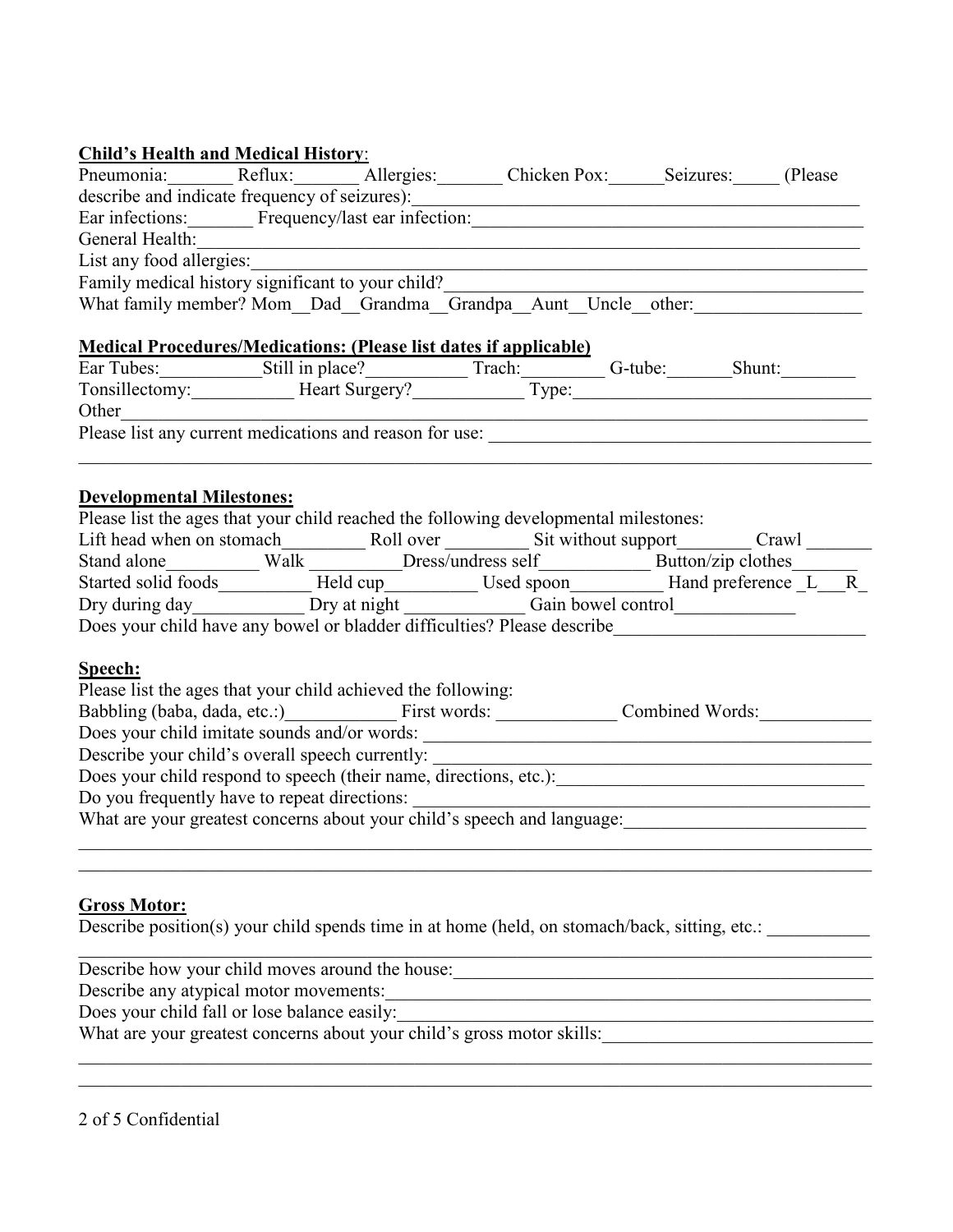### **Fine Motor & Sensory Processing:**

Does your child have any difficulty using their hands to play or manipulate objects:

Describe activities your child activities your child enjoys most at home:

Describe your child's overall attention span:

Describe your child's interaction with toys/objects:

Describe your child's independence with "self-care" tasks (dressing, feeding, etc.):

Describe your child reactions to "sensory input" (touch, noise, visual, movement, etc.):

What are your greatest concerns about your child's fine motor and sensory processing skills:

<u> 1980 - Johann Barbara, martin amerikan basal dan berasal dan berasal dalam basal dalam basal dan berasal dan</u>

## **Previous Therapy/Intervention:**

### Social/Behavioral:

Please describe the things you love most about your child:

Please describe what concerns you most about your child:

How does your child calm him/herself:

How does your child interact in social/group settings:

Describe your child's communication with peers:

Is a second language spoken at home:

How many siblings in the family, please list if brother or sister and ages: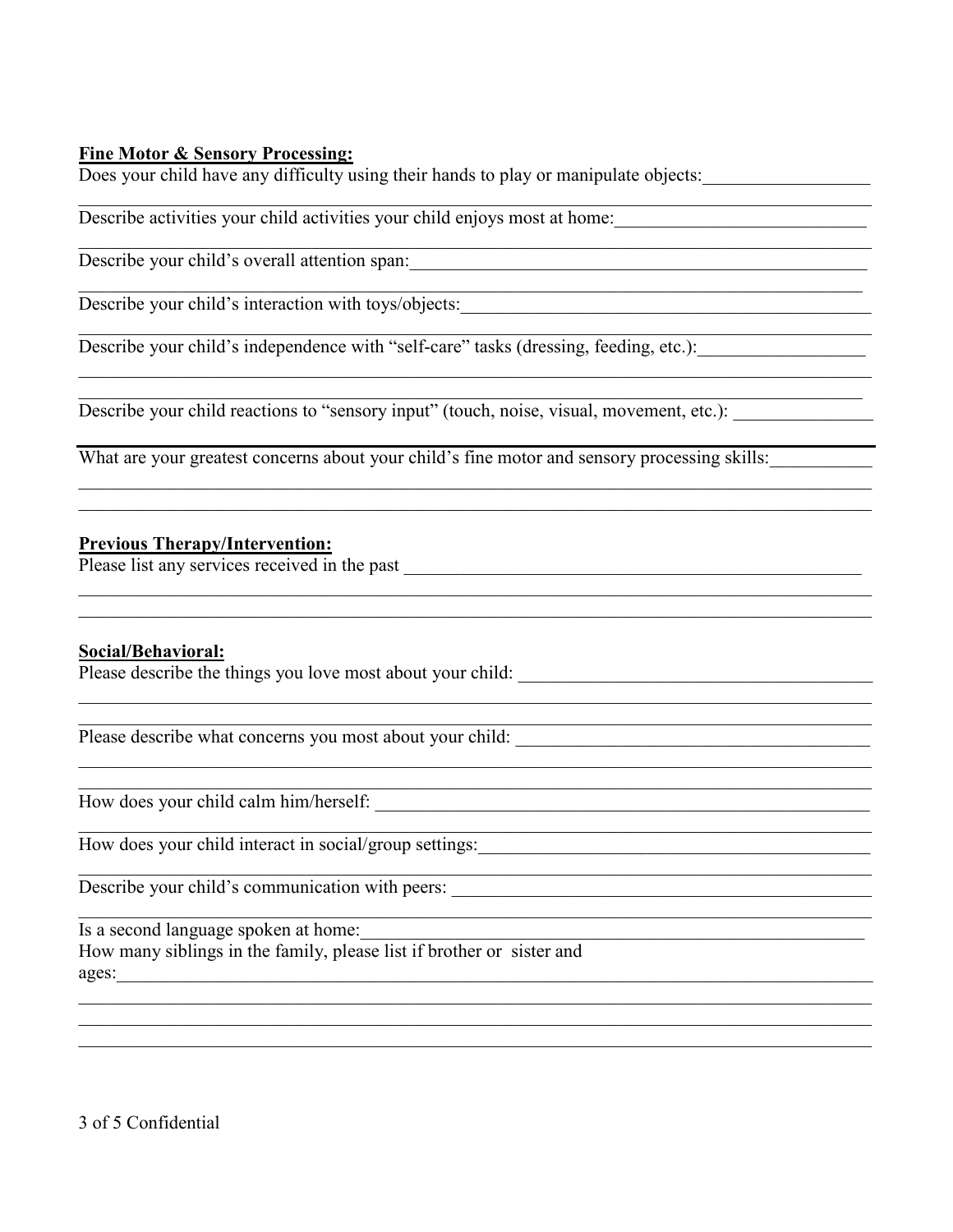### **General:**

Are there any foods that your child is not allowed to have? Please  $list:$ 

| May the therapist use food as a therapy tool if                                                                                                                                                                                                                                |  |  |  |
|--------------------------------------------------------------------------------------------------------------------------------------------------------------------------------------------------------------------------------------------------------------------------------|--|--|--|
| appropriate:<br>Is your child allowed to have lollipops or candy?<br>Please describe your discipline approach in the home: (i.e. redirection, positive reinforcement, tine-out,                                                                                                |  |  |  |
|                                                                                                                                                                                                                                                                                |  |  |  |
| $etc)$ and $etc)$ and $etc)$ and $etc)$ and $etc)$ and $etc)$ and $etc)$ and $etc)$ and $etc)$ and $etc)$ and $etc)$ and $etc)$ and $etc)$ and $etc)$ and $etc)$ and $etc)$ and $etc)$ and $etc)$ and $etc)$ and $etc)$ and $etc)$ and $etc)$ and $etc)$ and $etc)$ and $etc)$ |  |  |  |
| Please describe what best motivates and/or reinforces your child's behavioral: (i.e. specific activities,<br>toys, stickers, rewards,                                                                                                                                          |  |  |  |
| Please indicate what methods the therapist may use to manage your child's behavior during therapy<br>sessions:                                                                                                                                                                 |  |  |  |
| a. verbal redirection to a task<br>b. hand-over-hand guidance through activity                                                                                                                                                                                                 |  |  |  |
| d. reinforcement with candy (lollipops)<br>c. reinforcement with stickers<br>e. "time-out"                                                                                                                                                                                     |  |  |  |
| School District your child attends:                                                                                                                                                                                                                                            |  |  |  |
| Teacher Name and School Phone Number:                                                                                                                                                                                                                                          |  |  |  |
| Any therapy at school? If so what: speech: ________occupational: ______physical therapy: __________                                                                                                                                                                            |  |  |  |
| Explain what you expect from this evaluation. Identify main concerns and what other information or<br>references would help you most:                                                                                                                                          |  |  |  |
|                                                                                                                                                                                                                                                                                |  |  |  |
| <b>HOW DID YOU HEAR ABOUT US? Doctor (name)</b><br>or mark X on any of<br>the following that applies:                                                                                                                                                                          |  |  |  |
| Internet Phone book Friend Drive by Ins. Co. Other                                                                                                                                                                                                                             |  |  |  |
| Explain other:<br><u>Explain other:</u>                                                                                                                                                                                                                                        |  |  |  |
|                                                                                                                                                                                                                                                                                |  |  |  |

 $\_$  , and the set of the set of the set of the set of the set of the set of the set of the set of the set of the set of the set of the set of the set of the set of the set of the set of the set of the set of the set of th

4 of 5 Confidential